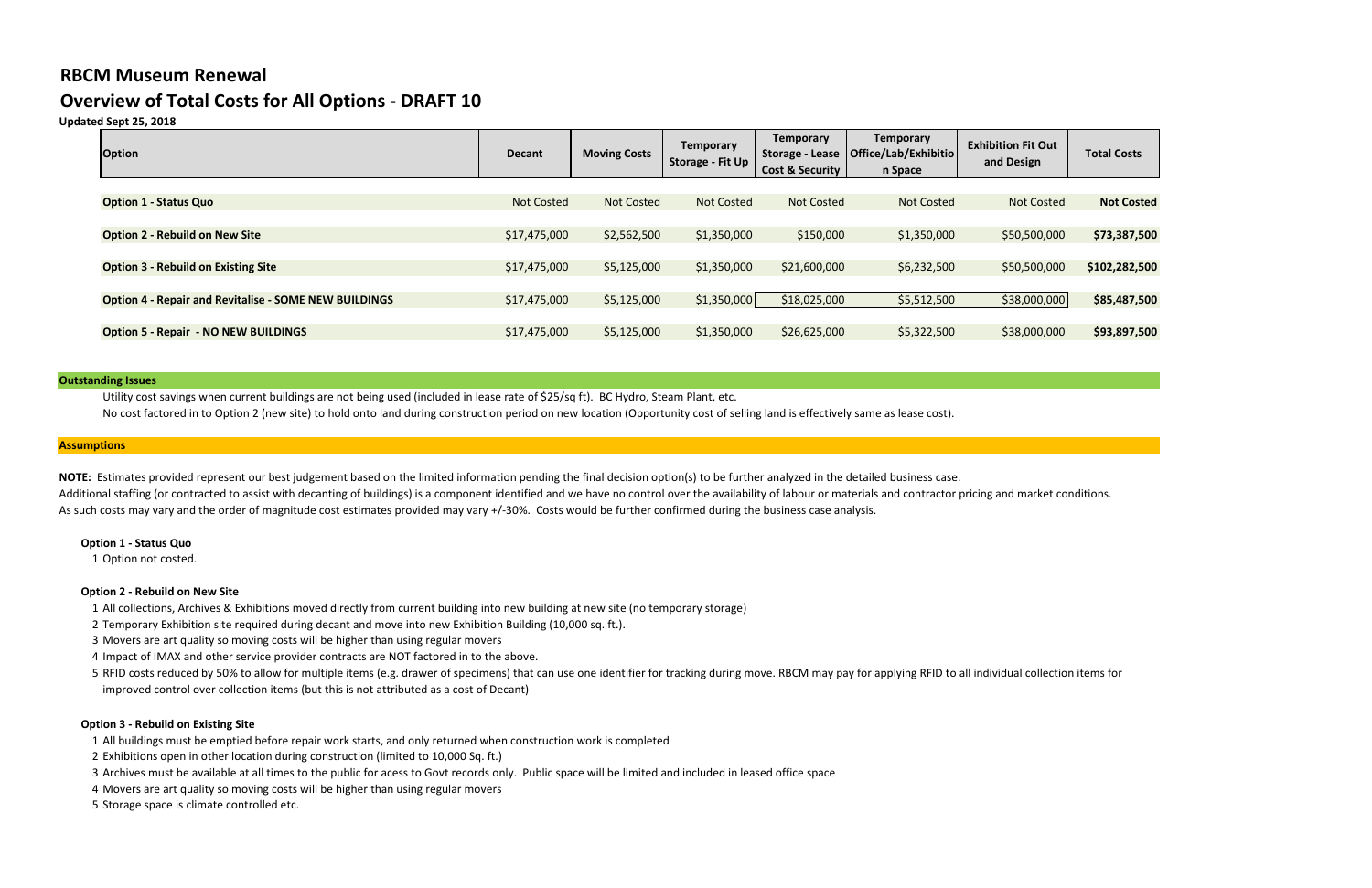#### **Option 4 - Repair and Revitalise - SOME NEW BUILDINGS**

## **Option 5 - Repair - NO NEW BUILDINGS**

- All buildings must be emptied before repair work starts, and only returned when construction work is completed (See also note 2 under Option 4).
- Assume lease of 115,000sq.ft. warehouse for duration of project to accommodate incoming and outgoing storage requirements (in discussion with PBC).
- Exhibitions open in other location during construction (limited to 10,000 Sq. ft.)
- No part of the permanent exhibitons remain in building during contruction all moved to storate including dioramas, old town buildings etc.
- Archives must be available at all times to the public for acess to Govt records only. Public space will be limited and included in leased office space
- Movers are art quality so moving costs will be higher than using regular movers
- Storage space is climate controlled etc.
- Impact of IMAX and other service provider contracts are NOT factored in to the above.
- RFID costs reduced by 50% to allow for multiple items (e.g. drawer of specimens) that can use one identifier for tracking during move. RBCM may pay for applying RFID to all individual collection items for improved control over collection items (but this is not attributed as a cost of Decant)

- All buildings must be decanted 100% during construction period (no staging).
- 2 Costs for storage and Exhibition fit out are heavily impacted by assumption that Exhibitions building must be completely decanted during renovation. Also significantly impacted by assumption that Fannin must be fully decanted during construction of new Collection building. Cost could be significantly reduced if permanent galleries were mostly retained in Exhibition hall during building repairs, and if Fannin Tower remaimed in use during construction of new building on site.
- Exhibitions open in other location during construction (limited to 10,000 Sq. ft.)
- No part of the permanent exhibitions remain in building during construction all moved to storage including dioramas, old town buildings etc.
- Archives must be available at all times to the public for acess to Govt records only. Public space will be limited and included in leased office space
- Movers are art quality for most of the artifacts so moving costs will be higher than using regular movers
- Storage space is climate controlled etc.
- Impact of IMAX and other service provider contracts are NOT factored in to the above.
- RFID costs reduced by 50% to allow for multiple items (e.g. drawer of specimens) that can use one identifier for tracking during move. RBCM may pay for applying RFID to all individual collection items for improved control over collection items (but this is not attributed as a cost of Decant)
- Impact of IMAX and other service provider contracts are NOT factored in to the above.
- RFID costs reduced by 50% to allow for multiple items (e.g. drawer of specimens) that can use one identifier for tracking during move. RBCM may pay for applying RFID to all individual collection items for improved control over collection items (but this is not attributed as a cost of Decant)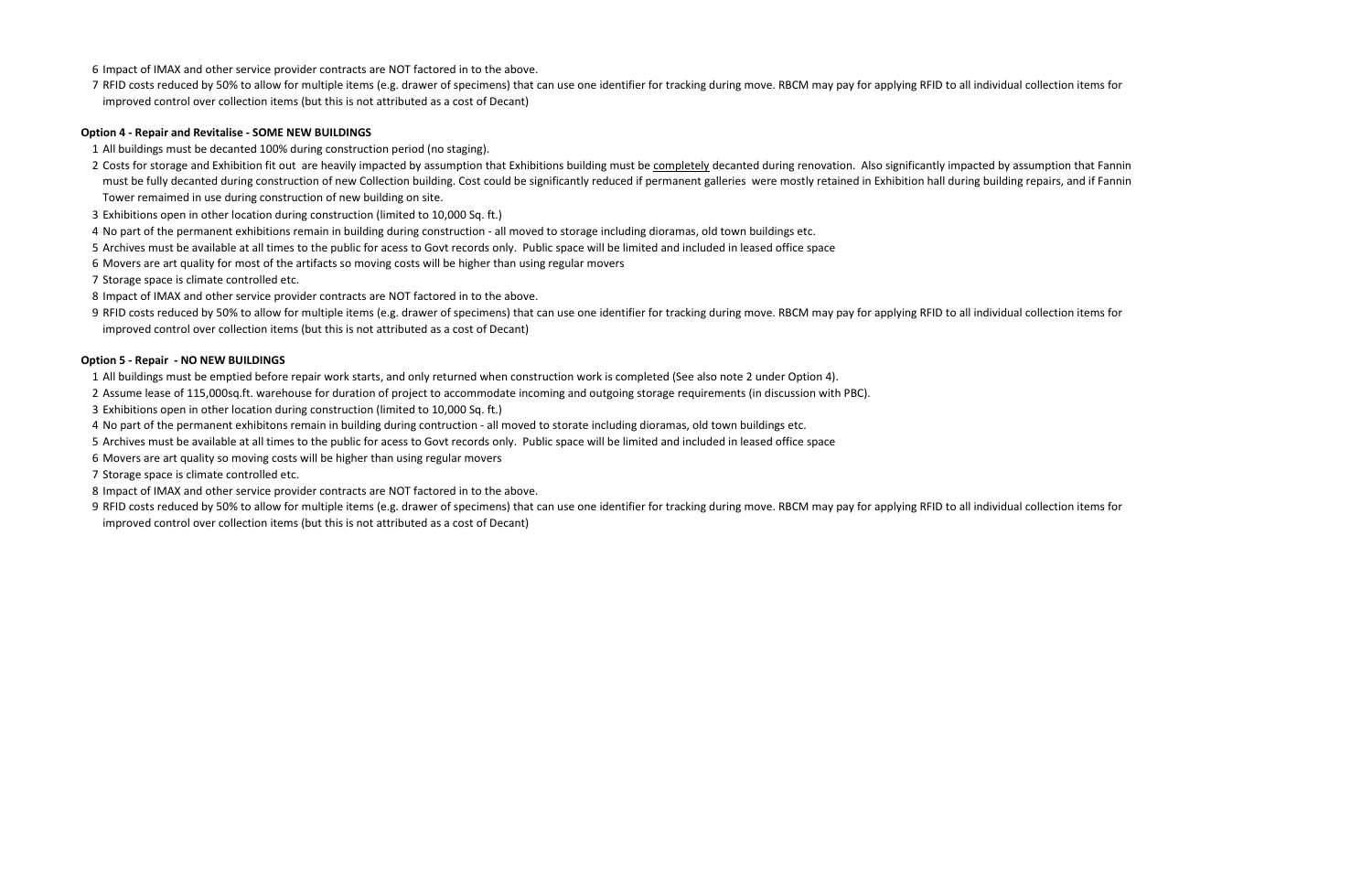**Option 1 - Status Quo**

Not Costed As of Sept 25, 2018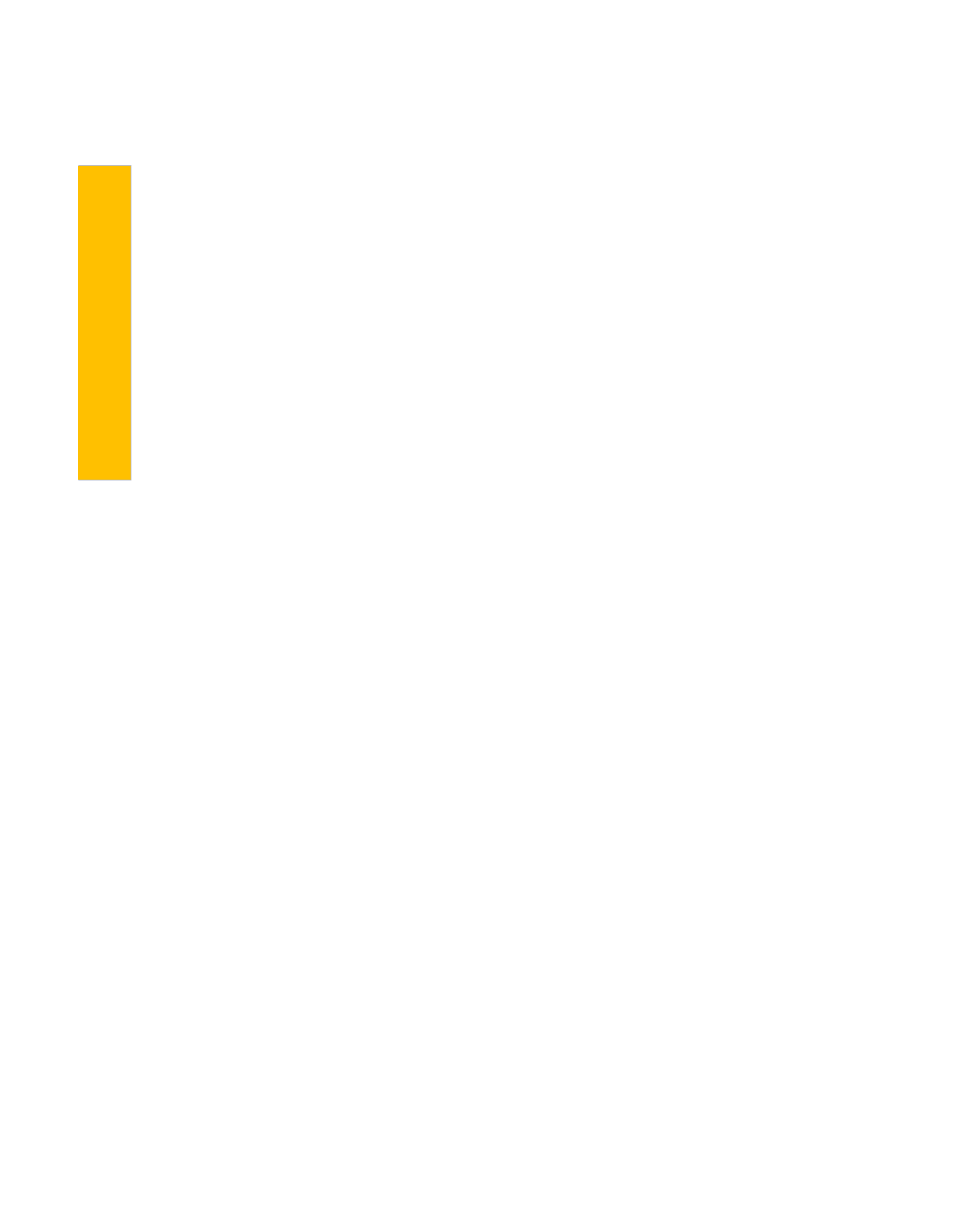#### **Option 2 - Rebuild on New Site**

#### **Variable Factors**

| Temporary Storage Space Fit Up Cost (One time)                                                   | <b>Fannin Tower</b>                    | <b>Archives Building</b>                    | <b>Exhibition Building</b> |                                                                        |
|--------------------------------------------------------------------------------------------------|----------------------------------------|---------------------------------------------|----------------------------|------------------------------------------------------------------------|
| Accessible                                                                                       | \$500,000                              | \$200,000                                   | \$500,000                  | Archives - PDP to be considered.                                       |
| No Access                                                                                        | \$50,000                               | \$0                                         | \$100,000                  |                                                                        |
| Temporary office/shop/lab space - Set Up Cost                                                    | <b>Fannin Tower</b>                    | <b>Archives Building</b>                    | <b>Exhibition Building</b> |                                                                        |
| Lab/Research Space                                                                               |                                        |                                             |                            |                                                                        |
| Exhibition Fabrication/Work Shop                                                                 |                                        |                                             |                            |                                                                        |
| Temp Exhibition/Programming Space (e.g. Orcas)                                                   |                                        |                                             | \$1,000,000                |                                                                        |
| Archives Reference Room                                                                          |                                        |                                             |                            |                                                                        |
| <b>Admin Offices</b>                                                                             |                                        |                                             |                            |                                                                        |
| Sub Total - Temp Office/shop/lab space                                                           | \$0                                    | \$0                                         | \$1,000,000                |                                                                        |
|                                                                                                  |                                        |                                             | <b>Exhibition Building</b> |                                                                        |
| Temporary office/shop/lab space - Annual Lease Cost<br>Lease Rate Cost /sq ft/yr                 | <b>Fannin Tower</b><br>Rate/sq. ft /yr | <b>Archives Building</b><br>Rate/sq. ft./yr | Rate/sq. ft./yr            |                                                                        |
| Accessible                                                                                       | \$25.00                                | \$2500                                      | \$35.00                    |                                                                        |
| Lab/Research Space                                                                               |                                        |                                             |                            |                                                                        |
| space (sq. ft.)                                                                                  |                                        |                                             |                            |                                                                        |
| annual cost                                                                                      |                                        |                                             |                            |                                                                        |
| Exhibition Fabrication/Work Shop                                                                 |                                        |                                             |                            |                                                                        |
| space (sq. ft.)                                                                                  |                                        |                                             |                            |                                                                        |
| annual cost                                                                                      |                                        |                                             |                            |                                                                        |
| Temp Exhibition/Programming Space (e.g. Orcas)                                                   |                                        |                                             |                            |                                                                        |
| space (sq. ft.)                                                                                  |                                        |                                             | 10,000                     |                                                                        |
| annual cost                                                                                      |                                        |                                             | \$350,000                  |                                                                        |
| Archives Reference Room                                                                          |                                        |                                             |                            |                                                                        |
| space (sq. ft.)                                                                                  |                                        |                                             |                            |                                                                        |
| annual cost                                                                                      |                                        |                                             |                            |                                                                        |
| Admin Offices                                                                                    |                                        |                                             |                            |                                                                        |
| space (sq. ft.)                                                                                  |                                        |                                             |                            |                                                                        |
| annual cost                                                                                      |                                        |                                             |                            |                                                                        |
| Sub Total - Temp Office/shop/lab space                                                           | \$0                                    | \$0                                         | \$350,000                  |                                                                        |
|                                                                                                  |                                        |                                             |                            |                                                                        |
| Transportation Costs (Per Unit) - includes wage cost                                             | <b>Fannin Tower</b>                    | <b>Archives Building</b>                    | <b>Exhibition Building</b> |                                                                        |
| Within Current Site                                                                              | \$100                                  | \$50                                        | \$80                       | Art movers more expensive                                              |
| Other Site in Victoria                                                                           | \$150                                  | \$75                                        | \$125                      |                                                                        |
| Number of Moves Required                                                                         | $\mathbf{1}$                           | $\mathbf{1}$                                | $\mathbf{1}$               |                                                                        |
|                                                                                                  |                                        |                                             |                            |                                                                        |
| <b>Security For Temp Storage</b>                                                                 | <b>Fannin Tower</b>                    | <b>Archives Building</b>                    | <b>Exhibition Building</b> |                                                                        |
| Annual Cost of security for offsite                                                              | $\overline{0}$                         | $\overline{0}$                              | $\overline{0}$             |                                                                        |
| Set up costs (cameras etc.)                                                                      | 150,000                                | $\overline{0}$                              | $\overline{0}$             |                                                                        |
|                                                                                                  | <b>Fannin Tower</b>                    |                                             | <b>Exhibition Building</b> |                                                                        |
| <b>Materials &amp; Supplies - Packing</b><br>Cost per unit                                       | \$50                                   | <b>Archives Building</b><br>\$40            | \$75                       | Boxes, crates, ethafoam, coroplast                                     |
| <b>Units Required</b>                                                                            | 10,000                                 | 10,000                                      | 2,500                      |                                                                        |
|                                                                                                  |                                        |                                             |                            |                                                                        |
|                                                                                                  |                                        |                                             |                            |                                                                        |
| RFID for Collections Tracking (per collection item)                                              | <b>Fannin Tower</b>                    | <b>Archives Building</b>                    | <b>Exhibition Building</b> |                                                                        |
| Cost per Collection item                                                                         | 0.75                                   | 0.75                                        | 0.75                       |                                                                        |
| Number of Collection/Exhibit/Archival Items                                                      | 5.000.000                              | 1.000.000                                   | 100.000                    |                                                                        |
| Percentage of items RFID'd for Decant (see note)                                                 | 50%                                    | 50%                                         | 50%                        |                                                                        |
|                                                                                                  |                                        |                                             |                            |                                                                        |
|                                                                                                  | <b>Fannin Tower</b>                    | <b>Archives Building</b>                    | <b>Exhibition Building</b> |                                                                        |
| Packing & unpacking Collections                                                                  | \$100,000                              | \$100,000                                   | \$100,000                  |                                                                        |
| Training Cost per employee/contractor                                                            | \$10,000                               | \$10,000                                    | \$10,000                   |                                                                        |
| <b>Staffing Costs - Annual Salary incl benefits</b><br>Number of Staff Required (FTE Equivilant) | 60                                     | 30                                          | 20                         |                                                                        |
|                                                                                                  |                                        |                                             |                            |                                                                        |
|                                                                                                  | <b>Fannin Tower</b>                    | <b>Archives Building</b>                    | <b>Exhibition Building</b> |                                                                        |
| Space Requirement                                                                                |                                        |                                             |                            |                                                                        |
| Current sq. ft.                                                                                  | 86,400                                 | 42,200                                      | 183,000                    |                                                                        |
| Temporary Offsite Storage - Accessible                                                           |                                        |                                             |                            |                                                                        |
| Temporary Offsite Storage - No Access                                                            |                                        |                                             |                            |                                                                        |
| Cube Storage (Archives 50K Boxes @ \$4/yr)                                                       |                                        |                                             |                            |                                                                        |
| Storage Cost /sq ft/yr                                                                           | Rate/sq. ft /yr                        | Rate/sq. ft./yr                             | Rate/sq. ft./yr            |                                                                        |
| <b>Temporary Storage</b><br>Accessible                                                           | \$25.00                                | \$2500                                      | \$25.00                    |                                                                        |
| No Access                                                                                        | \$25.00                                | \$2500                                      | \$25.00                    |                                                                        |
| Storage - time allowances (in years)                                                             | Years                                  | Years                                       | Years                      |                                                                        |
| Fit Out Improvements (shelving, Office, Lighting etc)                                            |                                        |                                             |                            |                                                                        |
| Moving into Storage Period (Both locations required)                                             |                                        |                                             |                            |                                                                        |
| Storage during construction period                                                               |                                        |                                             |                            |                                                                        |
| Moving into New Location Period (Both locations required)<br>Total Storage Requirement (years)   | 0                                      | $\mathsf 0$                                 | 0                          | This has changed from annual average FTE to total FTE to complete task |

#### **Option 2 - Rebuild on New Site**

## **Summary of Costs**

|                                        | <b>Fannin Tower</b> | <b>Archives Building</b> | <b>Exhibition Building</b> | <b>Total Cost</b> |
|----------------------------------------|---------------------|--------------------------|----------------------------|-------------------|
| <b>Leased Storage Required (Years)</b> |                     |                          | -                          |                   |
| <b>Decant</b>                          |                     |                          |                            |                   |
| Staff Costs - wages/contract           | \$6,000,000         | \$3,000,000              | \$2,000,000                | \$11,000,000      |
| Staff Costs - training                 | \$600,000           | \$300,000                | \$200,000                  | \$1,100,000       |
| <b>Materials and Supplies</b>          | \$500,000           | \$400,000                | \$187,500                  | \$1,087,500       |
| Relocate IT infrastructure             | \$2,000,000         |                          |                            | \$2,000,000       |
| <b>RFID for Collections Tracking</b>   | \$1,875,000         | \$375,000                | \$37,500                   | \$2,287,500       |
| Sub Total - Decant                     | \$10,975,000        | \$4,075,000              | \$2,425,000                | \$17,475,000      |
|                                        |                     |                          |                            |                   |

| <b>Moving Costs</b>                                 | \$1,500,000  | \$750,000   | \$312,500    | \$2,562,500  |
|-----------------------------------------------------|--------------|-------------|--------------|--------------|
| Temporary Storage - Fit Up                          | \$550,000    | \$200,000   | \$600,000    | \$1,350,000  |
| Temporary Storage - Lease Cost & Security           |              |             |              |              |
| Storage                                             | \$0          | \$0         | \$0          | \$0          |
| Security                                            | \$150,000    | \$0         | \$0          | \$150,000    |
| Sub Total - Temp Storage                            | \$150,000    | \$0         | \$0          | \$150,000    |
| <b>Exhibition Fit Out and Design</b>                | n/a          | n/a         | \$50,500,000 | \$50,500,000 |
| <b>Temporary Office/Lab/Exhibition Space</b>        |              |             |              |              |
| Temporary office/shop/lab space - Set Up Cost       | \$0          | \$0         | \$1,000,000  | \$1,000,000  |
| Temporary office/shop/lab space - Annual Lease Cost | \$0          | \$0         | \$350,000    | \$350,000    |
| Sub Total - Temporary Office Space                  | \$0          | \$0         | \$1,350,000  | \$1,350,000  |
| <b>Total Cost</b>                                   | \$13,175,000 | \$5,025,000 | \$4,687,500  | \$73,387,500 |

#### **Assumptions**

5 RFID costs reduced by 50% to allow for multiple items (e.g. drawer of specimens) that can use one identifier for tracking during move. RBCM may pay for applying RFID to all individual collection items for improved control over collection items (but this is not attributed as a cost of Decant)

1 All collections, Archives & Exhibitions moved directly from current building into new building at new site (no temporary storage)

2 Temporary Exhibition site required during decant and move into new Exhibition Building (10,000 sq. ft.).

3 Movers are art quality so moving costs will be higher than using regular movers

4 Impact of IMAX and other service provider contracts are NOT factored in to the above.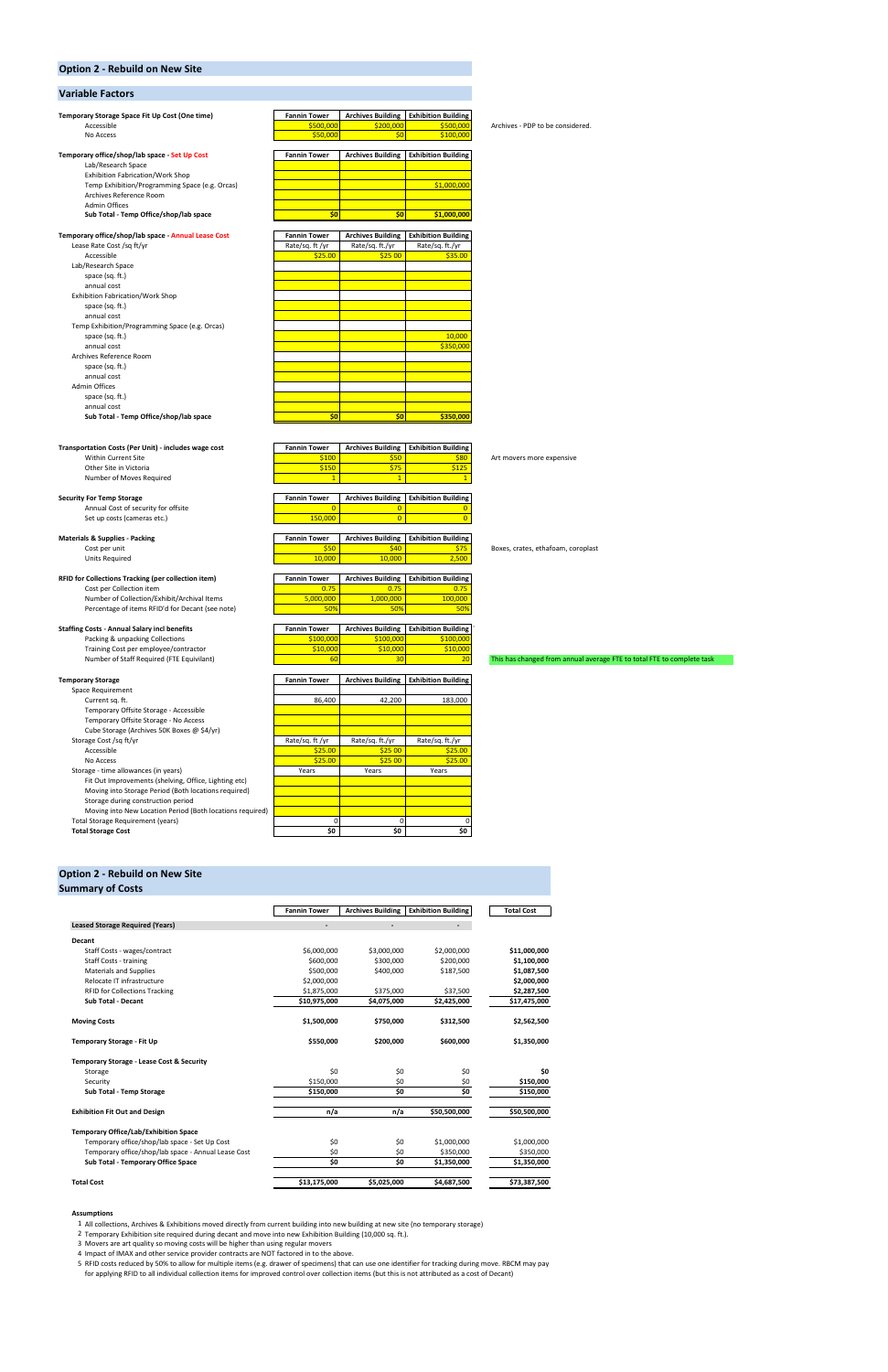## **Option 3 - Rebuild on Existing Site**

#### **Variable Factors**

| Temporary Storage Space Fit Up Cost (One time)<br>Accessible                       | <b>Fannin Tower</b><br>\$500,000 | <b>Archives Building</b><br>\$200,000 | <b>Exhibition Building</b><br>\$500,000 | Archives - PDP to be considered.<br>Archives - maybe use Cube?                |
|------------------------------------------------------------------------------------|----------------------------------|---------------------------------------|-----------------------------------------|-------------------------------------------------------------------------------|
| No Access                                                                          | \$50,000                         | \$0                                   | \$100,000                               | David to check Cube costs/capacity                                            |
| Temporary office/shop/lab space - Set Up Cost                                      | <b>Fannin Tower</b>              | <b>Archives Building</b>              | <b>Exhibition Building</b>              |                                                                               |
| Lab/Research Space                                                                 | \$1,062,500                      | \$280,000                             |                                         | Per Altus costing 2016 - fit out for lab is from \$350 to \$425/sq. ft.       |
| Exhibition Fabrication/Work Shop                                                   |                                  |                                       | \$300,000                               |                                                                               |
| Temp Exhibition/Programming Space (e g. Orcas)                                     |                                  |                                       | \$1,000,000                             |                                                                               |
| Archives Reference Room                                                            |                                  | \$100,000                             |                                         |                                                                               |
| <b>Admin Offices</b>                                                               | \$200,000                        | \$50,000                              |                                         |                                                                               |
| Sub Total - Temp Office/shop/lab space                                             | \$1,262,500                      | \$430,000                             | \$1,300,000                             |                                                                               |
| Temporary office/shop/lab space - Annual Lease Cost                                | <b>Fannin Tower</b>              | <b>Archives Building</b>              | <b>Exhibition Building</b>              |                                                                               |
| Lease Rate Cost /sq ft/yr                                                          | Rate/sq. ft./yr                  | Rate/sq. ft /yr                       | Rate/sq. ft /yr                         |                                                                               |
| Accessible                                                                         | \$25.00                          | \$25.00                               | \$25 00                                 |                                                                               |
| Lab/Research Space                                                                 |                                  |                                       |                                         |                                                                               |
| space (sq. ft.)                                                                    | 2,500                            | 800                                   |                                         |                                                                               |
| annual cost                                                                        | \$62,500                         | \$20,000                              | \$0                                     |                                                                               |
| Exhibition Fabrication/Work Shop                                                   |                                  |                                       |                                         |                                                                               |
| space (sq. ft.)                                                                    | n/a                              | n/a                                   | 2,000                                   |                                                                               |
| annual cost                                                                        |                                  |                                       | \$50,000                                |                                                                               |
| Temp Exhibition/Programming Space (e.g. Orcas)                                     |                                  |                                       |                                         |                                                                               |
| space (sq. ft.)                                                                    | n/a                              | n/a                                   | 10,000                                  |                                                                               |
| annual cost                                                                        |                                  |                                       | \$250,000                               |                                                                               |
| Archives Reference Room                                                            |                                  |                                       |                                         |                                                                               |
| space (sq. ft.)                                                                    | n/a                              | $1,000$ $n/a$                         |                                         |                                                                               |
| annual cost                                                                        |                                  | \$25,000                              |                                         |                                                                               |
| Admin Offices                                                                      | 10,000                           | 2,000                                 | 500                                     |                                                                               |
| space (sq. ft.)<br>annual cost                                                     | \$250,000                        | \$50,000                              | \$12,500                                |                                                                               |
| Sub Total - Temp Office/shop/lab space                                             | \$312,500                        | \$95,000                              | \$312,500                               |                                                                               |
|                                                                                    |                                  |                                       |                                         |                                                                               |
|                                                                                    |                                  |                                       |                                         |                                                                               |
| Transportation Costs (Per Unit) - includes wage cost                               | <b>Fannin Tower</b>              | <b>Archives Building</b>              | <b>Exhibition Building</b>              |                                                                               |
| Within Current Site                                                                | \$100                            | \$50                                  | \$80                                    | Art movers more expensive                                                     |
| Other Site in Victoria                                                             | \$150                            | \$75                                  | \$125                                   |                                                                               |
| Number of Moves Required                                                           | $\overline{2}$                   | $\overline{2}$                        | $\overline{2}$                          |                                                                               |
| <b>Security For Temp Storage</b>                                                   | <b>Fannin Tower</b>              | <b>Archives Building</b>              | <b>Exhibition Building</b>              |                                                                               |
| Annual Cost of security for offsite                                                | $\overline{0}$                   | $\overline{0}$                        | $\mathbf 0$                             |                                                                               |
| Set up costs (cameras etc.)                                                        | 150,000                          | $\overline{0}$                        | $\overline{0}$                          |                                                                               |
|                                                                                    |                                  |                                       |                                         |                                                                               |
| <b>Materials &amp; Supplies - Packing</b>                                          | <b>Fannin Tower</b>              | <b>Archives Building</b>              | <b>Exhibition Building</b>              |                                                                               |
| Cost per unit                                                                      | \$50                             | \$40                                  | \$75                                    | Boxes, crates, ethafoam, coroplast                                            |
| <b>Units Required</b>                                                              | 10,000                           | 10,000                                | 2,500                                   |                                                                               |
| RFID for Collections Tracking (per collection item)                                | <b>Fannin Tower</b>              | <b>Archives Building</b>              | <b>Exhibition Building</b>              |                                                                               |
| Cost per Collection item                                                           | 0.75                             | 0.75                                  | 0.75                                    |                                                                               |
| Number of Collection/Exhibit/Archival Items                                        | 5,000,000                        | 1,000,000                             | 100,000                                 |                                                                               |
| Percentage of items RFID'd for Decant (see note)                                   | 50%                              | 50%                                   | 50%                                     |                                                                               |
|                                                                                    |                                  |                                       |                                         |                                                                               |
| <b>Staffing Costs - Annual Salary incl benefits</b>                                | <b>Fannin Tower</b>              | <b>Archives Building</b>              | <b>Exhibition Building</b>              |                                                                               |
| Packing & unpacking Collections                                                    | \$100,000                        | \$100,000                             | \$100,000                               |                                                                               |
| Training Cost per employee/contractor<br>Number of Staff Required (FTE Equivilant) | \$10,000<br>60                   | \$10,000<br>30                        | \$10,000                                |                                                                               |
|                                                                                    |                                  |                                       | $\overline{20}$                         | This has changed from annual average FTE to total FTE to complete task        |
| <b>Temporary Storage</b>                                                           | <b>Fannin Tower</b>              | <b>Archives Building</b>              | <b>Exhibition Building</b>              |                                                                               |
| <b>Space Requirement</b>                                                           |                                  |                                       |                                         |                                                                               |
| Current sq. ft.                                                                    | 86,400                           | 42,200                                | 183,000                                 |                                                                               |
| Temporary Offsite Storage - Accessible                                             | 35,000                           | 20,000                                | 20,000                                  | Assume 50,000 boxes stored at cube (at \$4/box) for Archives                  |
| Temporary Offsite Storage - No Access                                              | 30,000                           |                                       | 30,000                                  | Archives also has painting, books and other prints, photos etc. and microfilm |
| Cube Storage (Archives 50K Boxes @ \$4/yr)                                         |                                  | 200,000                               |                                         |                                                                               |
| Storage Cost /sq ft/yr                                                             | Rate/sq. ft./yr                  | Rate/sq. ft /yr                       | Rate/sq. ft /yr                         |                                                                               |
| Accessible                                                                         | \$25.00                          | \$25.00                               | \$25 00                                 |                                                                               |
| No Access                                                                          | \$25.00                          | \$25.00                               | \$25 00                                 |                                                                               |
| Storage - time allowances (in years)                                               | Years                            | Years                                 | Years                                   |                                                                               |
| Fit Out Improvements (shelving, Office, Lighting etc)                              | 0.5                              | 0.5                                   | 0.5                                     |                                                                               |
| Moving into Storage Period (Both locations required)                               | $\mathbf{1}$                     | $\mathbf{1}$                          |                                         |                                                                               |
| Storage during construction period                                                 | $\overline{4}$                   | $\overline{4}$                        |                                         | This time estimate needs to be confirmed                                      |

Moving into New Location Period (Both locations required) 0.5 0.5 0.5 Total Storage Requirement (years) 6 6 6

#### **Option 3 - Rebuild on Existing Site**

 $350,300$  **Total Storage Cost** 

| <b>Summary of Costs</b>                              |                          |                          |                            |                   |
|------------------------------------------------------|--------------------------|--------------------------|----------------------------|-------------------|
|                                                      | <b>Fannin Tower</b>      | <b>Archives Building</b> | <b>Exhibition Building</b> | <b>Total Cost</b> |
| <b>Leased Storage Required (Years)</b>               | 6.00                     | 6.00                     | 6.00                       |                   |
| <b>Decant</b>                                        |                          |                          |                            |                   |
| Staff Costs - wages/contract                         | \$6,000,000              | \$3,000,000              | \$2,000,000                | \$11,000,000      |
| <b>Staff Costs - training</b>                        | \$600,000                | \$300,000                | \$200,000                  | \$1,100,000       |
|                                                      |                          |                          |                            |                   |
| Materials and Supplies<br>Relocate IT infrastructure | \$500,000<br>\$2,000,000 | \$400,000                | \$187,500                  | \$1,087,500       |
|                                                      |                          |                          |                            | \$2,000,000       |
| <b>RFID for Collections Tracking</b>                 | \$1,875,000              | \$375,000                | \$37,500                   | \$2,287,500       |
| <b>Sub Total - Decant</b>                            | \$10,975,000             | \$4,075,000              | \$2,425,000                | \$17,475,000      |
| <b>Moving Costs</b>                                  | \$3,000,000              | \$1,500,000              | \$625,000                  | \$5,125,000       |
| <b>Temporary Storage - Fit Up</b>                    | \$550,000                | \$200,000                | \$600,000                  | \$1,350,000       |
| Temporary Storage - Lease Cost & Security            |                          |                          |                            |                   |
| Storage                                              | \$9,750,000              | \$4,200,000              | \$7,500,000                | \$21,450,000      |
| Security                                             | \$150,000                | \$0                      | \$0                        | \$150,000         |
| Sub Total - Temp Storage                             | \$9,900,000              | \$4,200,000              | \$7,500,000                | \$21,600,000      |
| <b>Exhibition Fit Out and Design</b>                 | n/a                      | n/a                      | \$50,500,000               | \$50,500,000      |
| <b>Temporary Office/Lab/Exhibition Space</b>         |                          |                          |                            |                   |
| Temporary office/shop/lab space - Set Up Cost        | \$1,262,500              | \$430,000                | \$1,300,000                | \$2,992,500       |
| Temporary office/shop/lab space - Annual Lease Cost  | \$1,406,250              | \$427,500                | \$1,406,250                | \$3,240,000       |
| Sub Total - Temporary Office Space                   | \$2,668,750              | \$857,500                | \$2,706,250                | \$6,232,500       |
| <b>Total Cost</b>                                    | \$27,093,750             | \$10,832,500             | \$13,856,250               | \$102,282,500     |

#### **Assumptions**

7 RFID costs reduced by 50% to allow for multiple items (e g. drawer of specimens) that can use one identifier for tracking during move. RBCM may pay for applying RFID to all individual collection items for improved control over collection items (but this is not attributed as a cost of Decant)

1 All buildings must be emptied before repair work starts, and only returned when construction work is completed

2 Exhibitions open in other location during construction (limited to 10,000 Sq. ft.)

3 Archives must be available at all times to the public for acess to Govt records only. Public space will be limited and included in leased office space

4 Movers are art quality so moving costs will be higher than using regular movers

5 Storage space is climate controlled etc.

6 Impact of IMAX and other service provider contracts are NOT factored in to the above.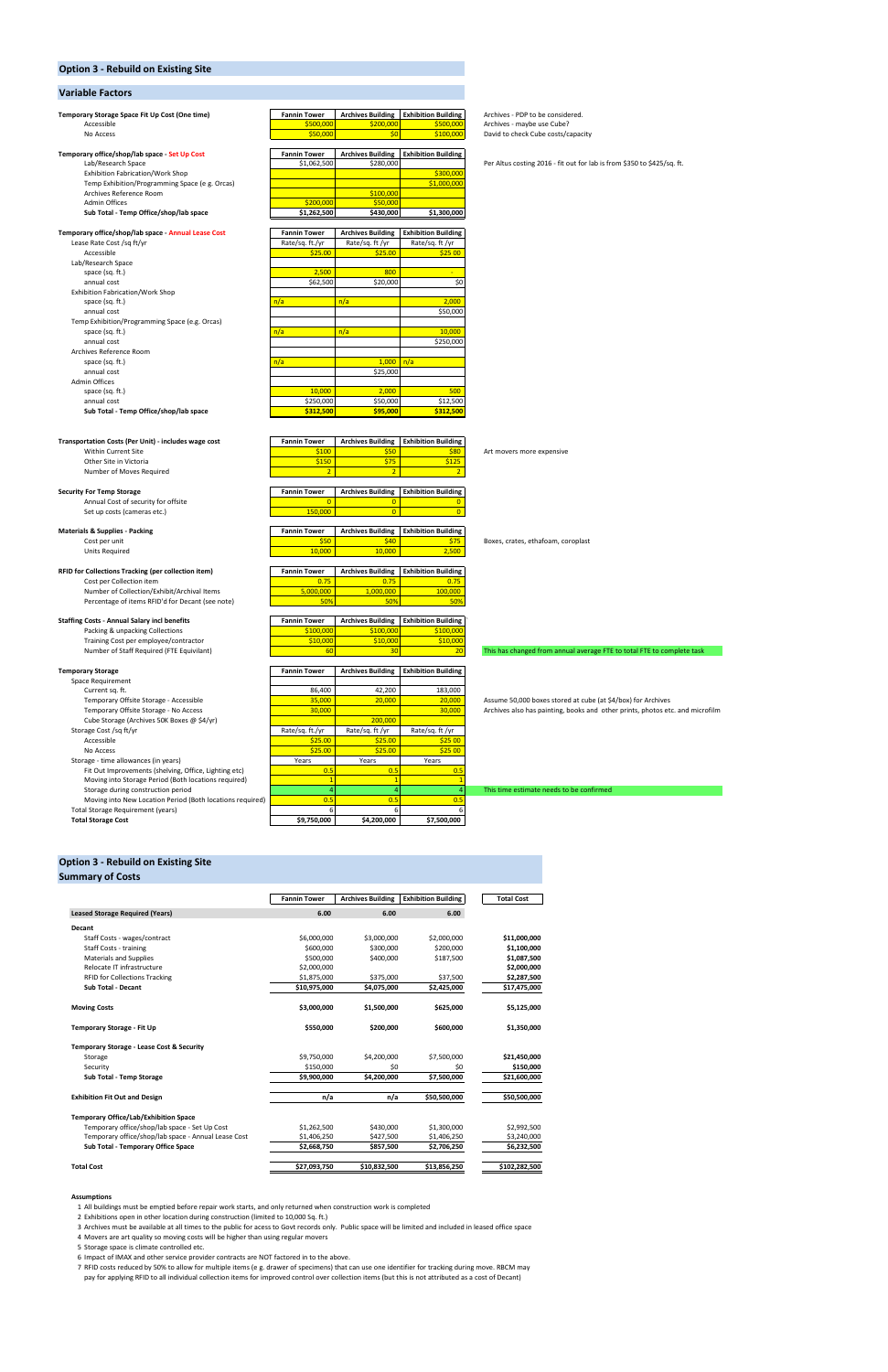#### **Option 4 - Repair and Revitalise - SOME NEW BUILDINGS**

#### **Variable Factors**

| Temporary Storage Space Fit Up Cost (One time)                                     | <b>Fannin Tower</b>     | <b>Archives Building</b>   | <b>Exhibition Building</b> | Archives - PDP to be considered.        |
|------------------------------------------------------------------------------------|-------------------------|----------------------------|----------------------------|-----------------------------------------|
| Accessible                                                                         | \$500,000               | \$200,000                  | \$500,000                  | Archives - maybe use Cube?              |
| No Access                                                                          | \$50,000                | \$0                        | \$100,000                  | David to check Cube costs/capacity      |
| Temporary office/shop/lab space - Set Up Cost                                      | <b>Fannin Tower</b>     | <b>Archives Building</b>   | <b>Exhibition Building</b> |                                         |
| Lab/Research Space                                                                 | \$1,062,500             | \$280,000                  |                            | Per Altus costing 2016 - fit out for la |
| <b>Exhibition Fabrication/Work Shop</b>                                            |                         |                            | \$300,000                  |                                         |
| Temp Exhibition/Programming Space (e.g. Orcas)                                     |                         |                            | \$1,000,000                |                                         |
| Archives Reference Room                                                            |                         | \$100,000                  |                            |                                         |
| <b>Admin Offices</b>                                                               | \$200,000               | \$50,000                   |                            |                                         |
| Sub Total - Temp Office/shop/lab space                                             | \$1,262,500             | \$430,000                  | \$1,300,000                |                                         |
| Temporary office/shop/lab space - Annual Lease Cost                                | <b>Fannin Tower</b>     | <b>Archives Building</b>   | <b>Exhibition Building</b> |                                         |
| Lease Rate Cost /sq ft/yr                                                          | Rate/sq. ft./yr         | Rate/sq. ft./yr            | Rate/sq. ft./yr            |                                         |
| Accessible                                                                         | \$25.00                 | \$25.00                    | \$25.00                    |                                         |
| Lab/Research Space<br>space (sq. ft.)                                              | 2,500                   | 800                        | ٠                          |                                         |
| annual cost                                                                        | \$62,500                | \$20,000                   | \$0                        |                                         |
| Exhibition Fabrication/Work Shop                                                   |                         |                            |                            |                                         |
| space (sq. ft.)                                                                    | n/a                     | n/a                        | 2,000                      |                                         |
| annual cost                                                                        |                         |                            | \$50,000                   |                                         |
| Temp Exhibition/Programming Space (e.g. Orcas)                                     |                         |                            |                            |                                         |
| space (sq. ft.)                                                                    | n/a                     | n/a                        | 10,000                     |                                         |
| annual cost                                                                        |                         |                            | \$250,000                  |                                         |
| Archives Reference Room                                                            |                         |                            |                            |                                         |
| space (sq. ft.)<br>annual cost                                                     | n/a                     | 1,000<br>\$25,000          | n/a                        |                                         |
| <b>Admin Offices</b>                                                               |                         |                            |                            |                                         |
| space (sq. ft.)                                                                    | 10,000                  | 2,000                      | 500                        |                                         |
| annual cost                                                                        | \$250,000               | \$50,000                   | \$12,500                   |                                         |
| Sub Total - Temp Office/shop/lab space                                             | \$312,500               | \$95,000                   | \$312,500                  |                                         |
|                                                                                    |                         |                            |                            |                                         |
|                                                                                    |                         |                            |                            |                                         |
| Transportation Costs (Per Unit) - includes wage cost                               | <b>Fannin Tower</b>     | <b>Archives Building</b>   | <b>Exhibition Building</b> |                                         |
| Within Current Site<br>Other Site in Victoria                                      | \$100<br>\$150          | \$50<br>\$75               | \$80<br>\$125              | Art movers more expensive               |
| Number of Moves Required                                                           | $\overline{2}$          | $\overline{2}$             | $\overline{2}$             |                                         |
|                                                                                    |                         |                            |                            |                                         |
| <b>Security For Temp Storage</b>                                                   | <b>Fannin Tower</b>     | <b>Archives Building</b>   | <b>Exhibition Building</b> |                                         |
| Annual Cost of security for offsite                                                | $\overline{0}$          | $\mathbf{0}$               | $\mathbf{0}$               |                                         |
| Set up costs (cameras etc.)                                                        | 150,000                 | $\overline{0}$             | $\overline{0}$             |                                         |
| <b>Materials &amp; Supplies - Packing</b>                                          | <b>Fannin Tower</b>     | <b>Archives Building</b>   | <b>Exhibition Building</b> |                                         |
| Cost per unit                                                                      | \$50                    | \$40                       | \$75                       | Boxes, crates, ethafoam, coroplast      |
| <b>Units Required</b>                                                              | 10,000                  | 10,000                     | 2,500                      |                                         |
| RFID for Collections Tracking (per collection item)                                | <b>Fannin Tower</b>     | <b>Archives Building</b>   | <b>Exhibition Building</b> |                                         |
| Cost per Collection item                                                           | 0.75                    | 0.75                       | 0.75                       |                                         |
| Number of Collection/Exhibit/Archival Items                                        | 5,000,000               | 1,000,000                  | 100,000                    |                                         |
| Percentage of items RFID'd for Decant (see note)                                   | 50%                     | 50%                        | 50%                        |                                         |
|                                                                                    |                         |                            |                            |                                         |
|                                                                                    |                         |                            |                            |                                         |
| <b>Staffing Costs - Annual Salary incl benefits</b>                                | <b>Fannin Tower</b>     | <b>Archives Building</b>   | <b>Exhibition Building</b> |                                         |
| Packing & unpacking Collections                                                    | \$100,000               | \$100,000                  | \$100,000                  |                                         |
| Training Cost per employee/contractor<br>Number of Staff Required (FTE Equivilant) | \$10,000<br>60          | \$10,000<br>30             | \$10,000<br>20             | This has changed from annual avera      |
|                                                                                    |                         |                            |                            |                                         |
| <b>Temporary Storage</b>                                                           | <b>Fannin Tower</b>     | <b>Archives Building</b>   | <b>Exhibition Building</b> |                                         |
| Space Requirement                                                                  |                         |                            |                            |                                         |
| Current sq. ft.                                                                    | 86,400                  | 42,200                     | 183,000                    |                                         |
| Temporary Offsite Storage - Accessible                                             | 35,000                  | 20,000                     | 20,000                     | Assume 50,000 boxes stored at cub       |
| Temporary Offsite Storage - No Access                                              | 30,000                  |                            | 30,000                     | Archives also has painting, books ar    |
| Cube Storage (Archives 50K Boxes @ \$4/yr)<br>Storage Cost /sq ft/yr               | Rate/sq. ft./yr         | 200,000<br>Rate/sq. ft./yr | Rate/sq. ft./yr            |                                         |
| Accessible                                                                         | \$25.00                 | \$25.00                    | \$25.00                    |                                         |
| No Access                                                                          | \$25.00                 | \$25.00                    | \$25.00                    |                                         |
| Storage - time allowances (in years)                                               | Years                   | Years                      | Years                      |                                         |
| Fit Out Improvements (shelving, Office, Lighting etc)                              | 0.5                     | 0.5                        | 0.5                        |                                         |
| Moving into Storage Period (Both locations required)                               | $\overline{1}$          | $\mathbf{1}$               | $\overline{1}$             |                                         |
| Storage during construction period                                                 | $\overline{\mathbf{3}}$ | 3                          | 3                          |                                         |
| Moving into New Location Period (Both locations required)                          | 0.5                     | 0.5                        | 0.5                        |                                         |
| Total Storage Requirement (years)<br><b>Total Storage Cost</b>                     | 5<br>\$8,125,000        | 5<br>\$3,500,000           | 5<br>\$6,250,000           |                                         |

#### **Option 4 - Repair and Revitalise - SOME NEW BUILDINGS**

| <b>Summary of Costs</b>                |                     |                          |                            |                   |
|----------------------------------------|---------------------|--------------------------|----------------------------|-------------------|
|                                        | <b>Fannin Tower</b> | <b>Archives Building</b> | <b>Exhibition Building</b> | <b>Total Cost</b> |
| <b>Leased Storage Required (Years)</b> | 5.00                | 5.00                     | 5.00                       |                   |
| Decant                                 |                     |                          |                            |                   |
| Staff Costs - wages/contract           | \$6,000,000         | \$3.000.000              | \$2,000,000                | \$11,000,000      |
| Staff Costs - training                 | \$600,000           | \$300,000                | \$200,000                  | \$1,100,000       |
| <b>Materials and Supplies</b>          | \$500,000           | \$400,000                | \$187.500                  | \$1,087,500       |
| Relocate IT infrastructure             | \$2,000,000         |                          |                            | \$2,000,000       |
| <b>RFID for Collections Tracking</b>   | \$1,875,000         | \$375,000                | \$37,500                   | \$2,287,500       |
| Sub Total - Decant                     | \$10.975.000        | \$4,075,000              | \$2,425,000                | \$17,475,000      |
| <b>Moving Costs</b>                    | \$3,000,000         | \$1,500,000              | \$625,000                  | \$5,125,000       |
| Temporary Storage - Fit Up             | \$550.000           | \$200.000                | \$600,000                  | \$1,350,000       |

Per Altus costing 2016 - fit out for lab is from \$350 to \$425/sq. ft.<br> $\frac{00,000}{00,000}$ 

# vilding<br>
575 Boxes, crates, ethafoam, coroplast<br>
2,500

#### $\frac{1}{\sqrt{10}}$  This has changed from annual average FTE to total FTE to complete task

Temporal - Assume 50,000 boxes stored at cube (at \$4/box) for Archives<br><mark>10,000 -</mark> Archives also has painting, books and other prints, photos et Archives also has painting, books and other prints, photos etc. and microfilm

#### **Temporary Storage - Lease Cost & Security**

| Storage                                             | \$8,125,000  | \$3,500,000  | \$6,250,000  | \$17,875,000 |
|-----------------------------------------------------|--------------|--------------|--------------|--------------|
| Security                                            | \$150,000    | \$0          | \$0          | \$150,000    |
| Sub Total - Temp Storage                            | \$8,275,000  | \$3,500,000  | \$6,250,000  | \$18,025,000 |
| <b>Exhibition Fit Out and Design</b>                | n/a          | n/a          | \$38,000,000 | \$38,000,000 |
| <b>Temporary Office/Lab/Exhibition Space</b>        |              |              |              |              |
| Temporary office/shop/lab space - Set Up Cost       | \$1,262,500  | \$430,000    | \$1,300,000  | \$2,992,500  |
| Temporary office/shop/lab space - Annual Lease Cost | \$1,093,750  | \$332.500    | \$1,093,750  | \$2,520,000  |
| Sub Total - Temporary Office Space                  | \$2,356,250  | \$762.500    | \$2,393,750  | \$5,512,500  |
| <b>Total Cost</b>                                   | \$25,156,250 | \$10,037,500 | \$12,293,750 | \$85,487,500 |

#### **Assumptions**

8 Impact of IMAX and other service provider contracts are NOT factored in to the above.

9 RFID costs reduced by 50% to allow for multiple items (e.g. drawer of specimens) that can use one identifier for tracking during move. RBCM may pay for applying RFID to all individual collection items for improved control over collection items (but this is not attributed as a cost of Decant)

1 All buildings must be decanted 100% during construction period (no staging).

4 No part of the permanent exhibitions remain in building during construction - all moved to storage including dioramas, old town buildings etc.

5 Archives must be available at all times to the public for acess to Govt records only. Public space will be limited and included in leased office space

6 Movers are art quality for most of the artifacts so moving costs will be higher than using regular movers

7 Storage space is climate controlled etc.

2 Costs for storage and Exhibition fit out are heavily impacted by assumption that Exhibitions building must be completely decanted during renovation. Also significantly impacted by assumption that Fannin must be fully decanted during construction of new Collection building. Cost could be significantly

3 Exhibitions open in other location during construction (limited to 10,000 Sq. ft.)